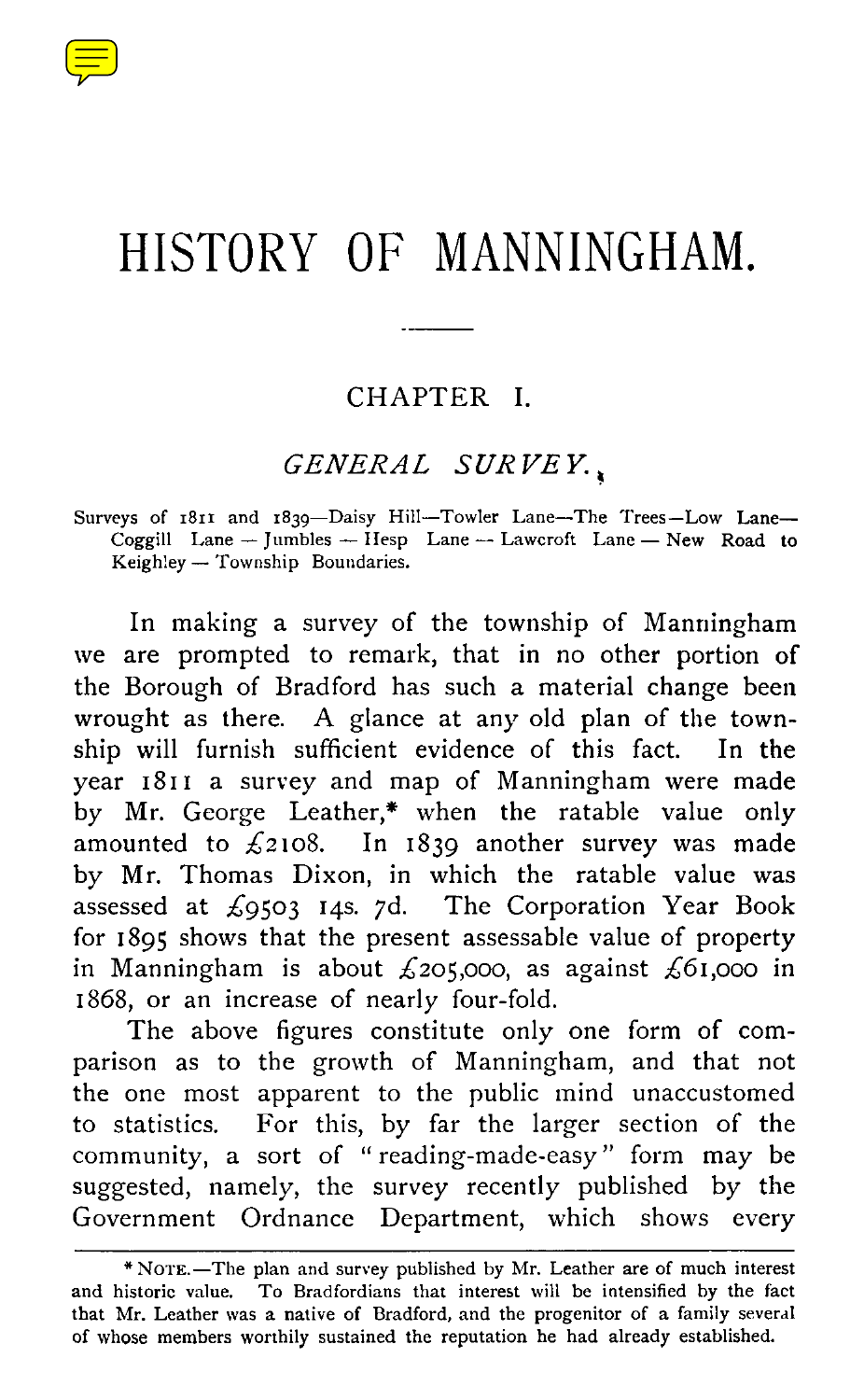### <sup>2</sup> *History of Manningham.*

block of buildings in the township, and almost every projecting doorstep. Any one making a comparison between this survey and either of the two named, could not fail to be surprised at the transformation which has been effected in the interval.

The appearance of Manningham township during the first quarter of the century bore but the most distant resemblance to that which it now presents. At that period the residences of influential inhabitants numbered well within the dozen. There was, in the far west, Field House, or " Fool's Penny Hall," as it was called, built by Mrs. Ward, afterwards occupied by Dr. Scoresby, vicar of Bradford. Coming nearer to Bradford, there was West House, where resided Mr. Thomas Hollings, the site of which is now occupied by Woodlands, the residence of Mr. Angus Holden, M.P. Lower down Towler (or Toiler) Lane was Manningham Lodge, owned and occupied by Mr. Matthew Thompson, father of the late Sir M. W. Thompson, Bart. At Wheatley resided Mr. Joseph Hollings ; on the opposite side of the same road being another house called " Whetley," owned and occupied by Mr. Thomas Hill Horsfall, and afterwards by the late Mr. John Priestman. A third house, called " Whetleys," and situated in Whetley Lane, was occupied by Mr. John Hill, then by Mr. John Aked, and afterwards by Mr. Martin Schlesinger. This was the former abode of " Dicky Hodgson," to whose property Miss Jowett, of Clock House, succeeded.

Manningham Hall, now enclosed within its own park, was the residence of Mr. Ellis Cunliffe Lister. The park, however, was then divided by hawthorn hedges into fields. Clock House, the residence of Miss Jowett, occupied practically its present position, and its most substantial companion was Bolton Royd, built and occupied by Mr. John Garnett Horsfall. The adjoining house, where Mr. Richard Margerison lived, was built to supersede Manningham Old Hall, a former abode of the Bolling family. With the exception of the house called Trees, the former residence of the Cowgills, of Manningham,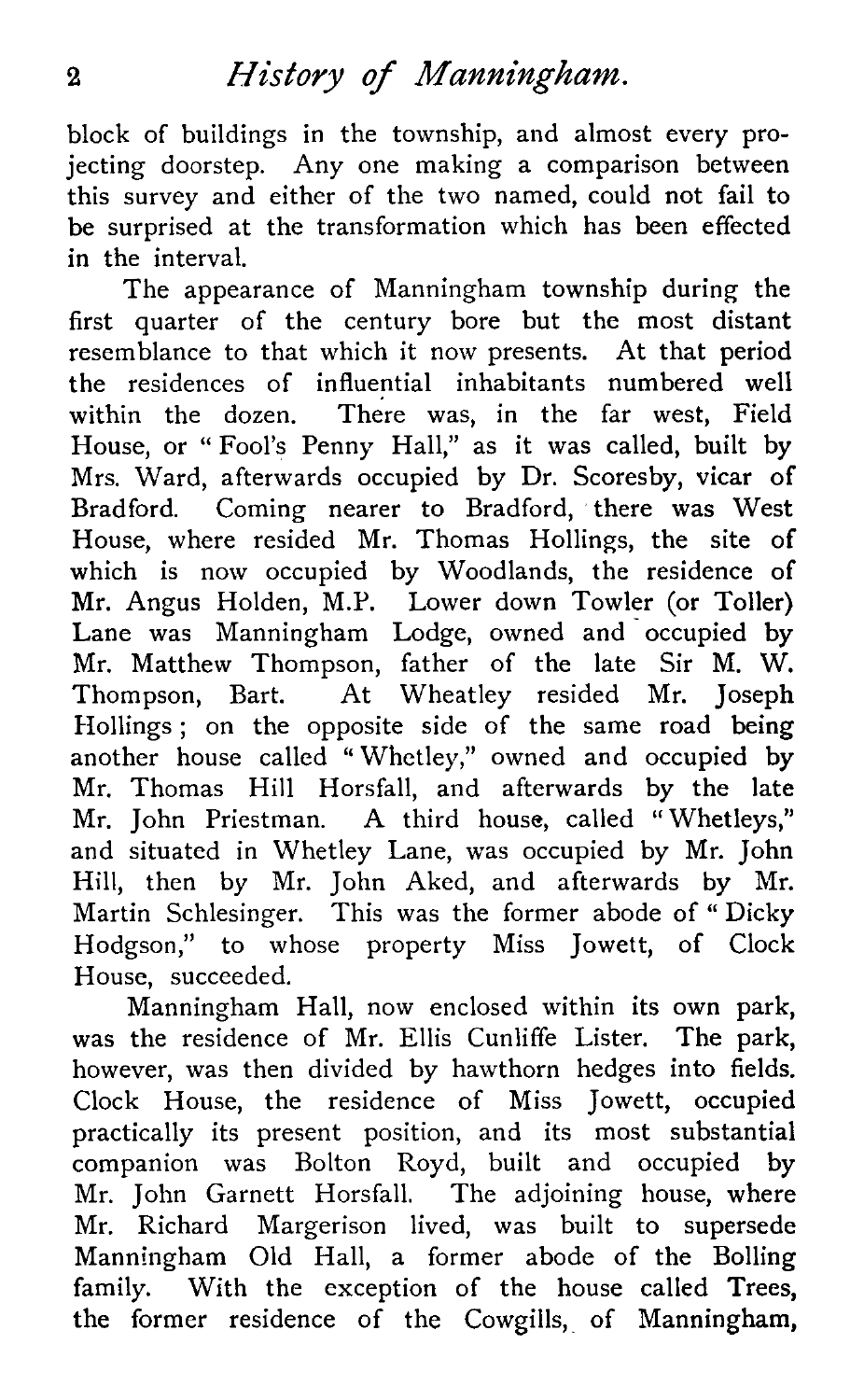and afterwards of Mr. James Ambler ; and Spring Lodge, in Manningham Lane, which had just then been erected by the late Mr. Alfred Harris, banker, there were no other gentlemen's houses of note in this portion of the township. Indeed, the Spotted House Inn, and old Walter Clark's, at Halliwell Ash, were the only dwellings along the whole of Manningham Lane in addition to the three just named.

What is now called Church Street constituted Manningham proper. Where St. Paul's Church and St. Paul's Road now stand there was an open space, called Stocks Green, adjoining Helliwell's Farm. Little colonies of dwellings existed at the Bradford end of White Abbey, at Upper and Lower Globe, and also at Brick Lane End and Four Lane Ends. The oldest inhabited parts of Manningham were Skinner Lane, Church Street, and East Squire Lane, which immediately adjoined Manningham Old Hall.

Delf Lane and Strait Lane (now Oakroyd) were formerly narrow occupation roads branching towards the Holmes, the low land lying close to the Bradford Beck. From Manningham Lane the centre of the township was reached by way of Cowgill (or " Coggill ") Lane, a narrow road lined with trees. This terminated in Back Lane, which led in a roundabout way to the top of Church Street. In Oak Lane and North Park Road we have the amplified lines of Duce (or Dewhirst) Lane and Hesp Lane, the former leading to Skinner Lane and Trees, and the latter to Broad Lane, as Victor Road was then called. From Broad Lane the old Jumbles Lane went down to Clock House. The Jumbles is now absorbed in Lister Park, although a right of way is still preserved to the Clock House proprietors. A narrow way known as Dark Lane once existed from Hesp Lane to Trees.

Law Croft Lane was the name once given to what is now called Lilycroft Road, and it was connected with Towler Lane by a very narrow passage. Towler Lane declined in importance as a high road to the north when Manningham Lane was opened out, but a tollbar still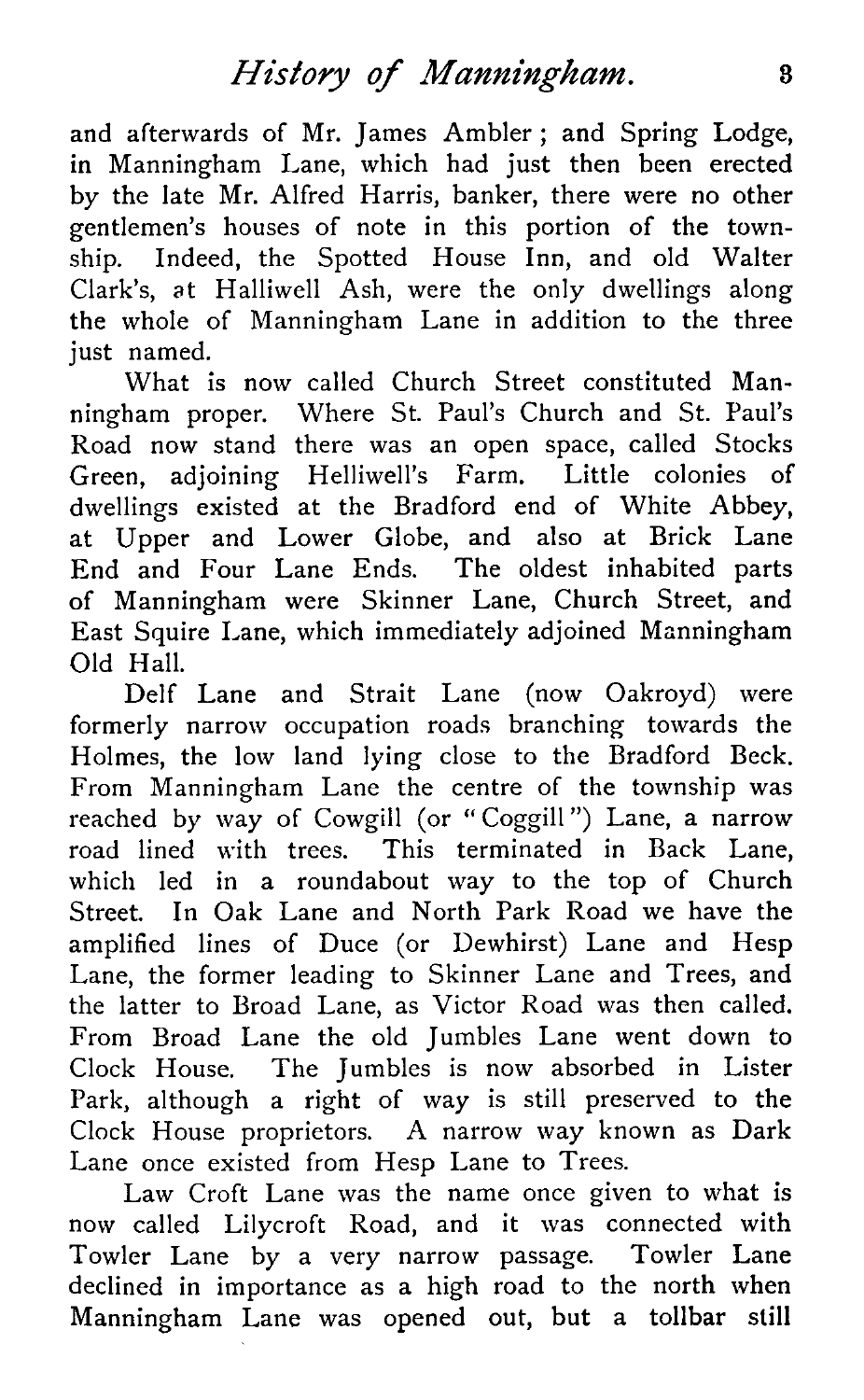## <sup>4</sup> *History of Manningham.*

stood at the end of Law Croft Lane, just opposite the present entrance to Woodlands. At the junction of Toller Lane with Smith Lane there was also a chain-bar. The upper part of Carlisle Road is upon the line of an ancient footpath from Whetley Lane to Back Lane. It is worthy of note that the ancient Brick Lane included not only the present City Road, but that portion of Thornton Road which lies between City Road and Four Lane Ends. " Brick Lane " is derived from " Brecks," meaning land that had been broken up in getting stone. Thornton Road was opened in 1826, and a bar was placed at the bottom of Whetley Lane for the purpose of collecting tolls. Snakehill Lane, leading from Thornton Road to Allerton Road, is denominated Snag Hill in the early surveys. The road leading from Four Lane Ends to Great Horton was formerly called "Thiefscore Lane," and before the bridge was made the crossing of the Thornton Beck was called " Thievesford." The lane now bears the gruesome title of Cemetery Road. A pleasant footpath once passed along the beck side from Thiefscore Bridge to New Miller Dam, where stood a small corn mill. Brownroyd, now a dense mass of working-class dwellings, takes its name from a farmstead of that name, which adjoined Water-side Farm.

Of course the thriving colony at Girlington was nonexistent at the period under consideration. An occupation road passed over the site for a short distance, from the direction of Thornton Road towards Duckworth Lane. The name is not modern, there being at one time a homestead called Girlington standing about the centre of Kensington Street, and the name appears in old records. Lady Royd is also the designation given to an ancient settlement at the bottom of Squire Lane; and Crow Trees is also a name of remote origin. The road from Lady Royd towards Throstle Nest and Allerton was formerly called Topham Lane, from the name of a farmer residing in the locality. There appears to have been a little colony at Daisy Hill from early times.

At the Bradford end of the township much expansion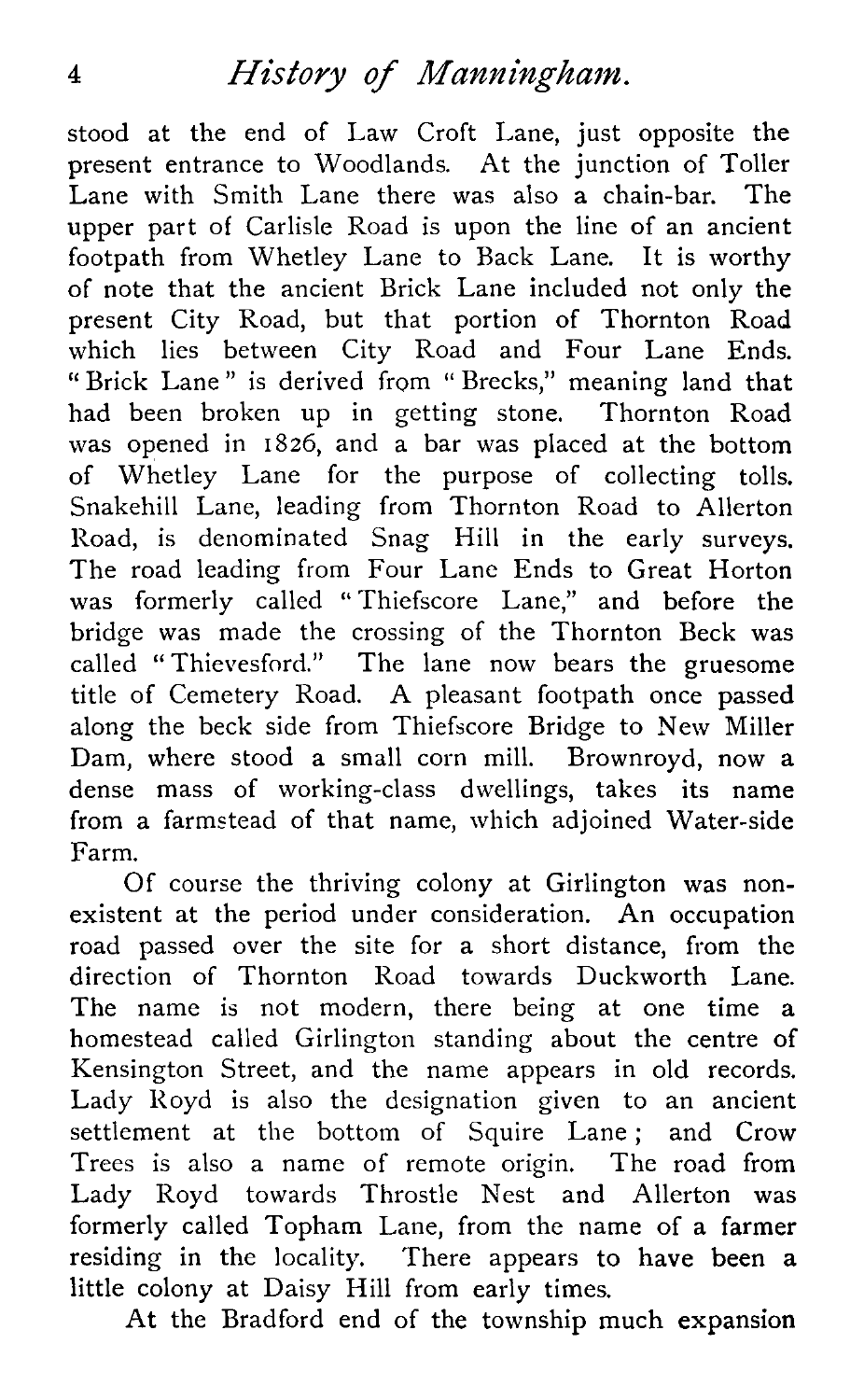### *History of Manningham.* <sup>5</sup>

and many changes have taken place during the present century. At the top of Darley Street, leading into Manningham Lane, there was formerly a large rookery, and a fine avenue of elms and sycamores extending from Darley Street to Piper Grave, the site of which is now occupied by the handsome building erected by the Yorkshire Penny Bank. This was, however, not the regular approach to Manningham Lane, but only one on sufferance by the Lord of the Manor. The high road to Frizinghall and the lower part of Manningham was by way of Fair Gap, *i.e.*, the narrow thoroughfare leading from Westgate, skirting the Pack Horse Inn. A pleasant diversion was secured by taking the footpath leading from Piper Grave, past the Bradford Grammar School, and along Busy Brig Fields to Frizinghall.

Westgate and White Abbey are both old thoroughfares. The first named was one of the three "gates" of Bradford, and the principal outlet westward. At the bottom of Westgate the market was held, extending up to Silsbridge Lane. From that point two roads diverged, one passing along Silsbridge Lane, through what is now called Lister Hills, up Legrams to Great Horton, and forward to Halifax. The other road left Westgate on the right, by way of Fair Gap into Manningham Lane. The continuation of Westgate, however, was the principal high road northward, namely, by way of Toiler Lane, over Cottingley Moor to Cottingley Bridge, and forward through Bingley. A divergence from this road took place near the Upper Globe Inn on Whetley Hill, where the road to Heaton commenced. This road is said to have been in a wretched condition, and a "slough of despond " in winter time.

In 1755 an Act was obtained for opening up the road from the west end of Toiler Lane over Chellow Height and Cullingworth to Colne in Lancashire. The Act was chiefly promoted by Bradford, Heaton, and Shipley men, the list including the names of Bartlett, Balme, Bentley, Cockroft, Field, Hodgson, Hollings, Horsfall, Lister, Sawrey, Stansfield, Sagar, Wainman, and others. It is generally known as Haworth Road.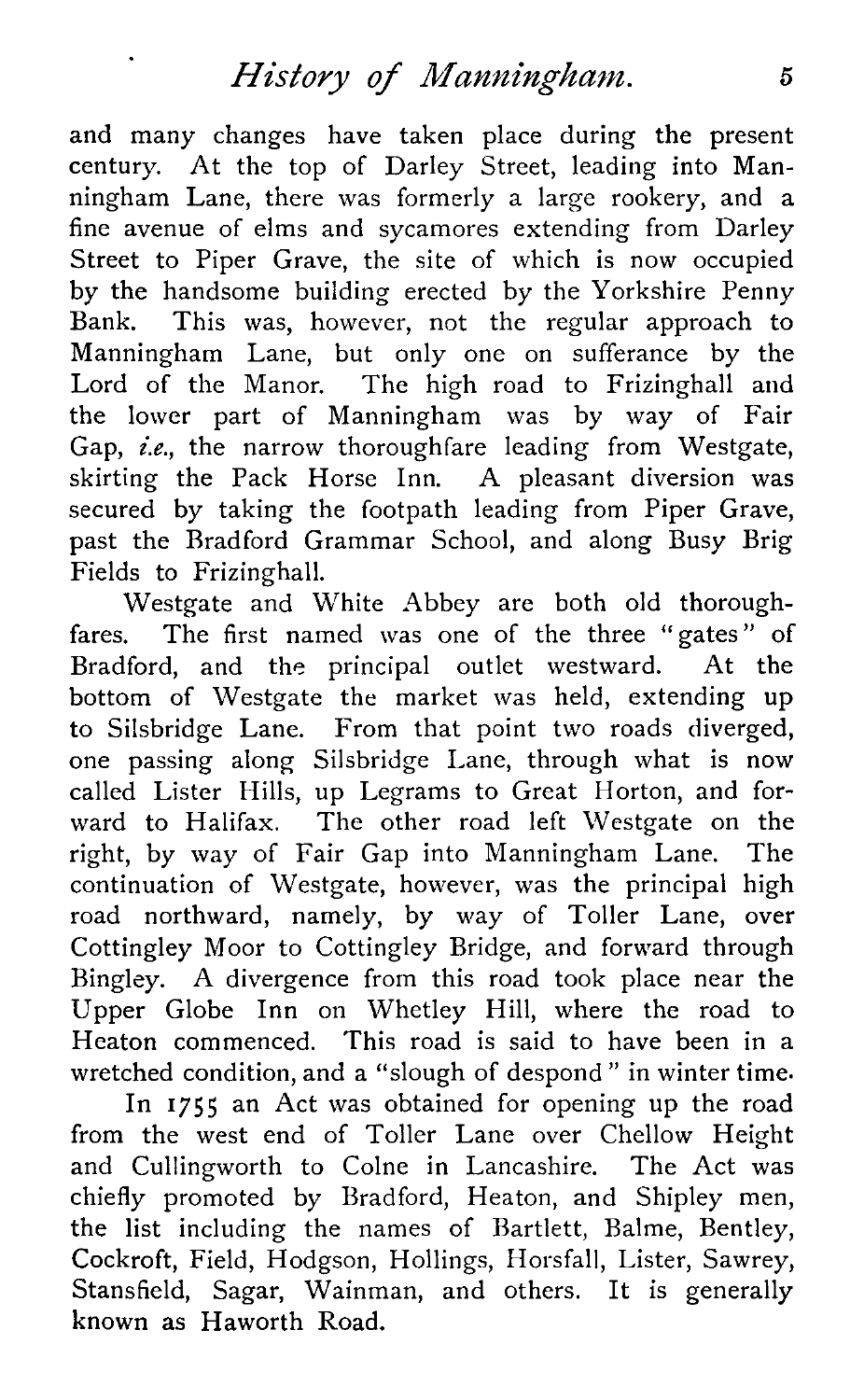The new highway to Keighley, superseding the old coach road over Cottingley Moor, was completed about seventy years ago from the Spotted House Inn forward. Previously the road from Bradford passed close to Clock House and through Frizinghall, and was known as Manningham Low Lane. At best it was but a country lane, with hedge-rows on either side, and the narrowest of causeways on the western side. The Act for " amending the road from Bradford to Keighley, and for making and maintaining a branch therefrom," obtained the Royal assent in May, 1815, and the present road was several years in course of construction. The toll-house near Carr Syke, Frizinghall, was finished in October, 1816, and cost the trustees of the road  $\pounds$ 182. Mr. George Leather, jun., was the surveyor of the road appointed by the trustees. The prices paid to the adjoining landowners for land required for making the road varied from 9d. to is. 6d. per yard. A stone post was placed in Manningham Lane to mark the boundary line between Bradford and Manningham townships, and was long afterwards known as " Manningham Stoop."

In 1836 an exchange of land was made between Mr. E. C. Lister and Miss Jowett, of Clock House, of a piece of ground called Northrop Ing, situate at Carr Syke, consisting partly of the old highway leading from Bradford to Shipley and partly of land severed by a branch of the Bradford and Keighley highway from another field belonging to Mr. Lister, called Emm Lane Close.

The above-named constituted the principal ancient thoroughfares within the district under consideration. It goes without saying that such ample approaches as Carlisle Road, Oak Lane, and North Park Road are of modern creation, while the older thoroughfares have in nearly every instance been materially improved.

Excepting the Primitive Methodist Chapel at Daisy Hill and White Abbey Wesleyan Chapel, no regular place of worship existed in Manningham half a century ago. Manningham Mill was the only manufactory in the township, and it was not a very large affair. Notwithstanding